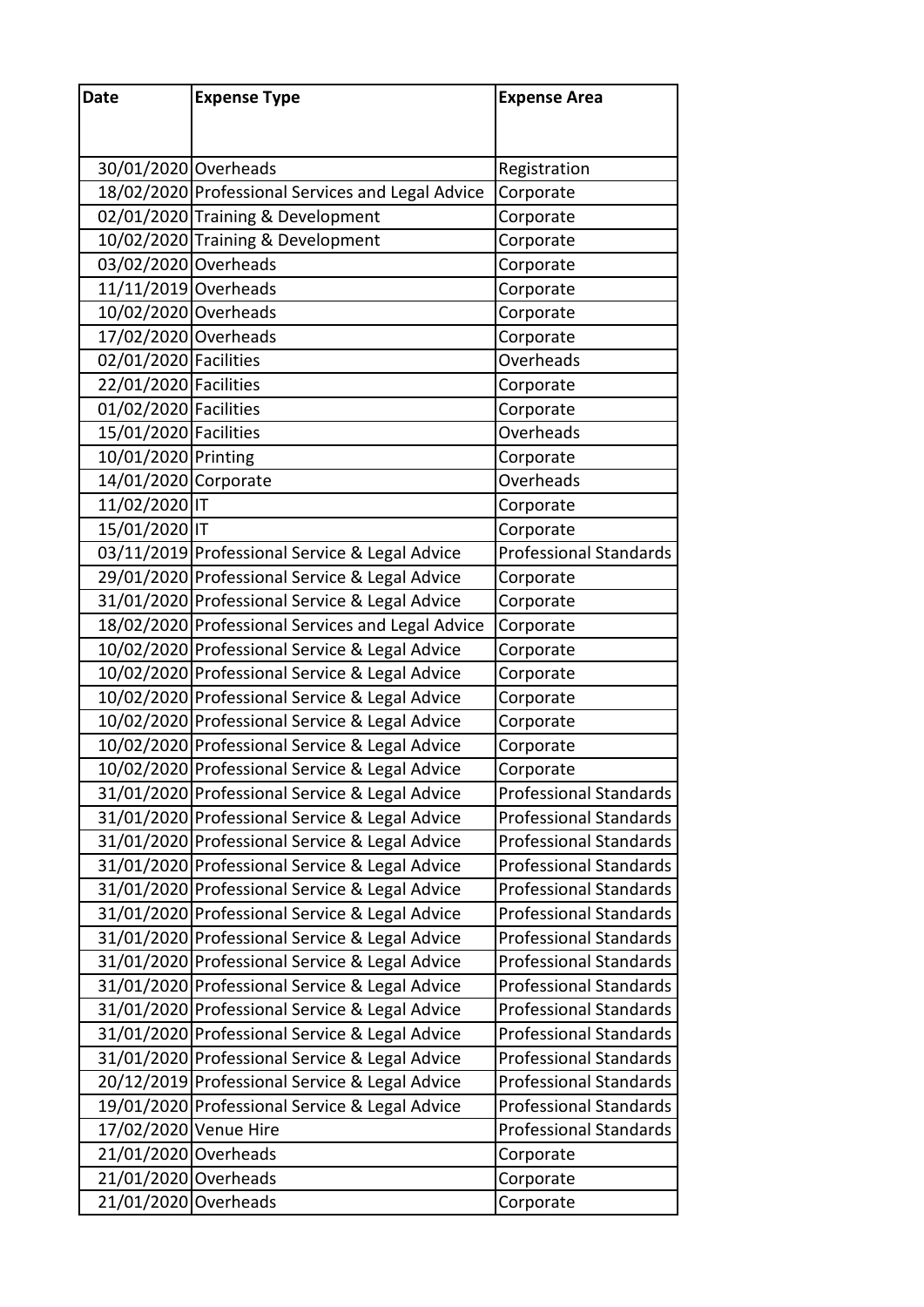|                      | 03/02/2020 Professional Service & Legal Advice | <b>Professional Standards</b> |  |
|----------------------|------------------------------------------------|-------------------------------|--|
| 17/01/2020 IT        |                                                | Corporate                     |  |
| 15/01/2020 IT        |                                                | Corporate                     |  |
| 07/02/2020 IT        |                                                | Corporate                     |  |
| 03/02/2020 IT        |                                                | Overheads                     |  |
| 18/02/2020 IT        |                                                | Corporate                     |  |
| 03/09/2019 IT        |                                                | Corporate                     |  |
| 03/09/2019 Corporate |                                                | Overheads                     |  |
| 02/01/2020 IT        |                                                | Corporate                     |  |
| 05/02/2020 IT        |                                                | Corporate                     |  |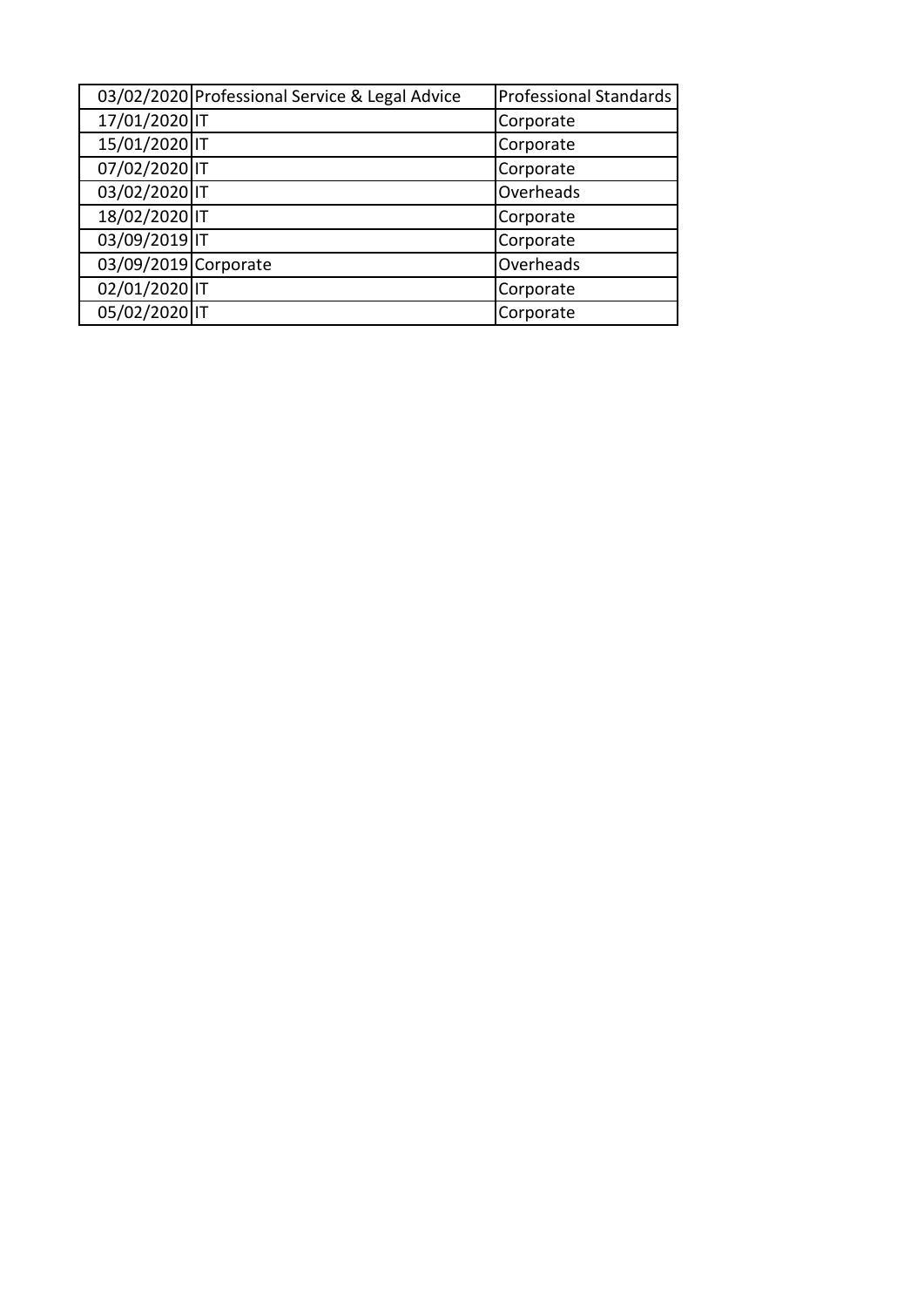| <b>Supplier</b>                                 | <b>Transaction</b> | <b>Amount £</b> |
|-------------------------------------------------|--------------------|-----------------|
|                                                 | <b>Number</b>      |                 |
|                                                 |                    |                 |
| Coach House Media Ltd                           | 183036             | £898.80         |
| <b>HR Services</b>                              | 187878             | £1,170.00       |
| Praxis 42                                       | 183083             | £720.00         |
| <b>Equality and Diversity UK</b>                | 190116             | £808.10         |
| <b>BIS Recruitment</b>                          | 183031             | £921.06         |
| <b>BIS Recruitment</b>                          | 187870             | £806.78         |
| <b>BIS Recruitment</b>                          | 187871             | £921.06         |
| <b>BIS Recruitment</b>                          | 190114             | £736.85         |
| <b>Westminster City Council</b>                 | 187771             | £12,733.00      |
| <b>British Gas</b>                              | 187610             | £1,463.19       |
| <b>Regent Samsic</b>                            | 187891             | £2,416.96       |
| Timico                                          | 187643             | £1,175.47       |
| Print UK                                        | 190118             | £1,243.44       |
| <b>Architects Council of Europe</b>             | 187659             | £39,834.20      |
| Little Pip Digital Media                        | 187890             | £1,000.00       |
| Dotmailer                                       | 187645             | £594.00         |
| Holiday Inn                                     | 195898             | £1,330.00       |
| <b>Grant Thornton</b>                           | 183044             | £4,260.00       |
| <b>Crowe Clark Whitehill</b>                    | 183038             | £5,760.00       |
| <b>HR Services</b>                              | 187877             | £3,568.50       |
| Russell - Cooke                                 | 190120             | £1,539.60       |
| Russell - Cooke                                 | 190121             | £950.40         |
| Russell - Cooke                                 | 190122             | £990.00         |
| Russell - Cooke                                 | 190123             | £792.00         |
| Russell - Cooke                                 | 190124             | £554.40         |
| Russell - Cooke                                 | 190125             | £1,742.40       |
| <b>Kingsley Napley</b>                          | 183053             | £951.60         |
| <b>Kingsley Napley</b>                          | 183054             | £5,442.00       |
| <b>Kingsley Napley</b>                          | 183055             | £3,719.40       |
| <b>Kingsley Napley</b>                          | 183056             | £2,574.00       |
| <b>Kingsley Napley</b>                          | 183058             | £842.40         |
| Kingsley Napley                                 | 183062             | £918.60         |
| <b>Kingsley Napley</b>                          | 183063             | £1,183.80       |
| <b>Kingsley Napley</b>                          | 183064             | £3,247.80       |
| Kingsley Napley                                 | 183065             | £982.80         |
| <b>Kingsley Napley</b>                          | 183066             | £1,142.40       |
| <b>Kingsley Napley</b>                          | 183067             | £797.40         |
| <b>Kingsley Napley</b>                          | 183068             | £959.40         |
| <b>Blake Morgan</b>                             | 187873             | £960.00         |
| Holiday Inn                                     | 183048             | £540.00         |
| The International Dispute Resolution Centre Ltd | 187887             | £925.44         |
| Worldpay                                        | 187611             | £4,463.51       |
| Worldpay                                        | 187613             | £21,374.95      |
| Worldpay                                        | 187614             | £547.69         |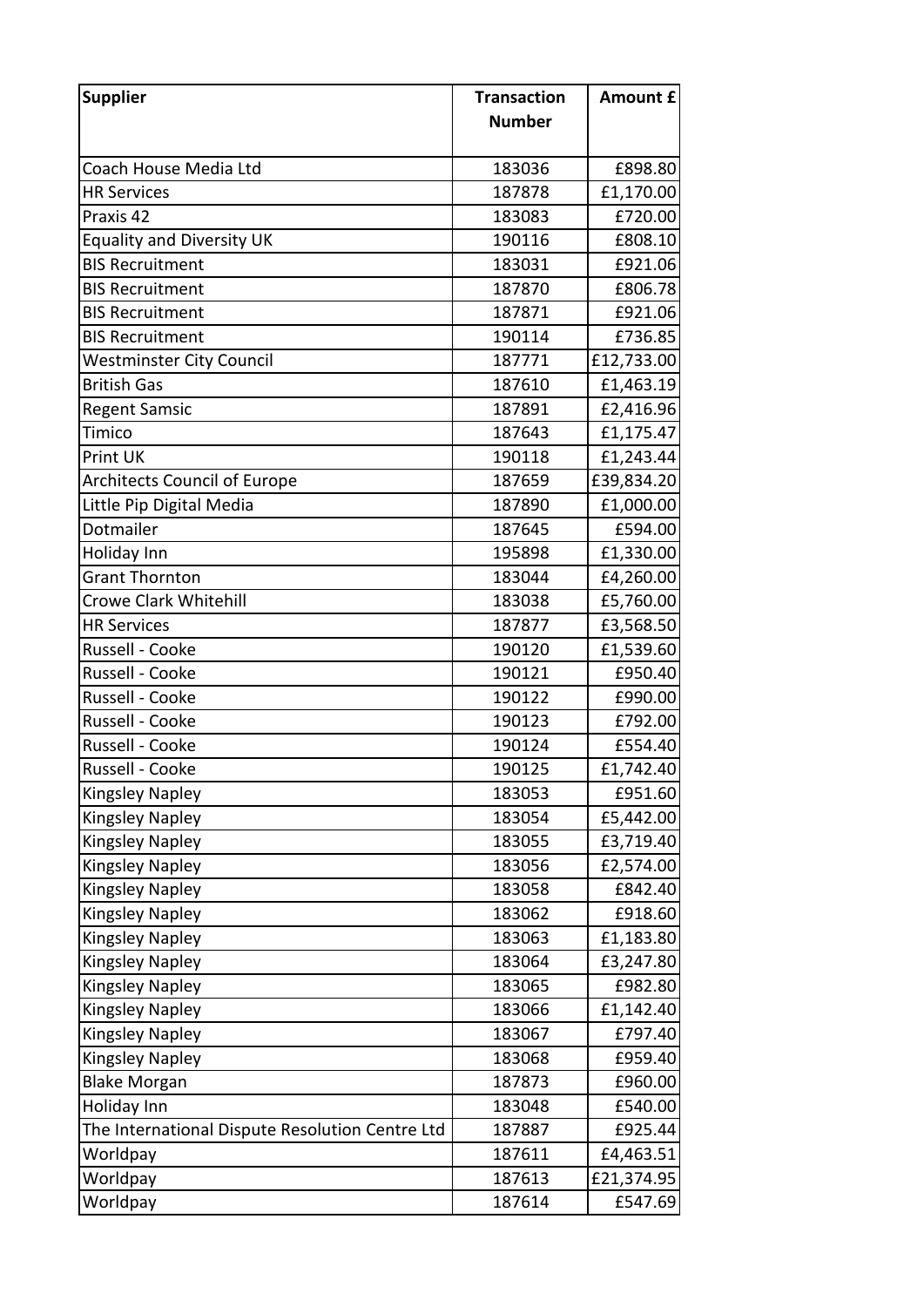| Holiday Inn           | 187886 | £720.00   |
|-----------------------|--------|-----------|
| Databarracks          | 187625 | £4,207.51 |
| Help4IT Ltd           | 187644 | £2,364.00 |
| ZOHO software         | 187896 | £553.20   |
| Adapto Ltd.           | 190112 | £9,600.00 |
| <b>Care Tower</b>     | 190115 | £1,287.22 |
| Amazon                | 195647 | £628.65   |
| WWW.PCWB.COM          | 195653 | £1,108.63 |
| <b>G2 Recruitment</b> | 183043 | £4,200.00 |
| <b>G2 Recruitment</b> | 190117 | £8,400.00 |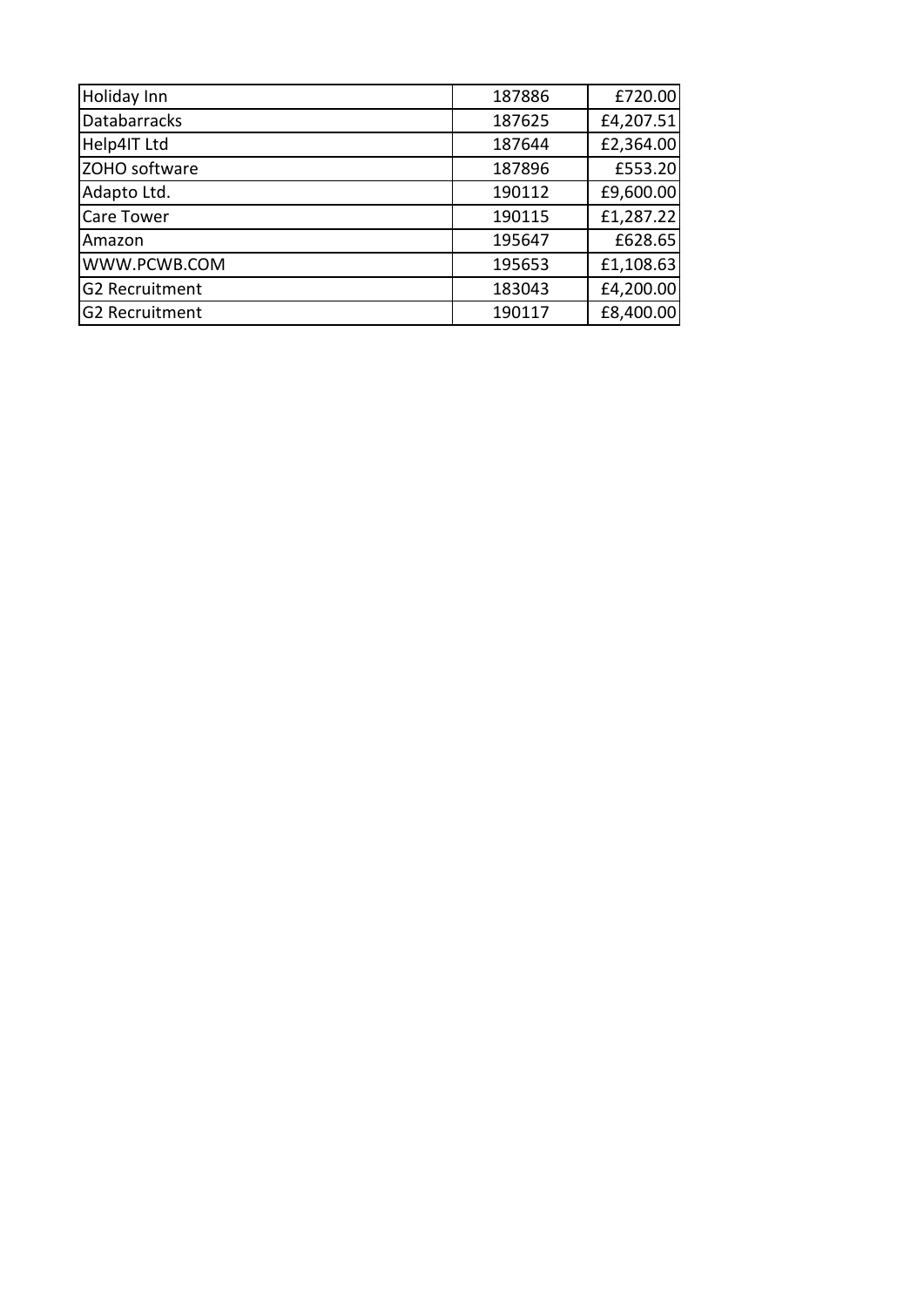| <b>Description</b>                    |  |  |
|---------------------------------------|--|--|
|                                       |  |  |
|                                       |  |  |
| Recruitment                           |  |  |
| Specialist HR Advice                  |  |  |
| <b>Staff Development</b>              |  |  |
| <b>Staff Development</b>              |  |  |
| Temporary Assistance                  |  |  |
| <b>Temporary Assistance</b>           |  |  |
| <b>Temporary Assistance</b>           |  |  |
| <b>Temporary Assistance</b>           |  |  |
| <b>Business Rates</b>                 |  |  |
| <b>Utilities</b>                      |  |  |
| <b>Office Cleaning</b>                |  |  |
| Telecommunications                    |  |  |
| Printing & Supplies                   |  |  |
| Membership of ACE                     |  |  |
| <b>Specialist IT Support</b>          |  |  |
| Specialist IT Software                |  |  |
| Professional Conduct Committee        |  |  |
| <b>Internal Audit</b>                 |  |  |
| <b>Audit Fee</b>                      |  |  |
| <b>Specialist HR Advice</b>           |  |  |
| Legal Advice                          |  |  |
| Legal Advice                          |  |  |
| Legal Advice                          |  |  |
| Legal Advice                          |  |  |
| Legal Advice                          |  |  |
| Legal Advice                          |  |  |
| Professional Conduct Committee        |  |  |
| <b>Professional Conduct Committee</b> |  |  |
| <b>Professional Conduct Committee</b> |  |  |
| <b>Professional Conduct Committee</b> |  |  |
| <b>Professional Conduct Committee</b> |  |  |
| <b>Professional Conduct Committee</b> |  |  |
| <b>Professional Conduct Committee</b> |  |  |
| <b>Professional Conduct Committee</b> |  |  |
| <b>Professional Conduct Committee</b> |  |  |
| <b>Professional Conduct Committee</b> |  |  |
| <b>Professional Conduct Committee</b> |  |  |
| <b>Professional Conduct Committee</b> |  |  |
| <b>Professional Conduct Committee</b> |  |  |
| <b>Professional Conduct Committee</b> |  |  |
| <b>Professional Conduct Committee</b> |  |  |
| <b>Bank Charges</b>                   |  |  |
| <b>Bank Charges</b>                   |  |  |
| <b>Bank Charges</b>                   |  |  |